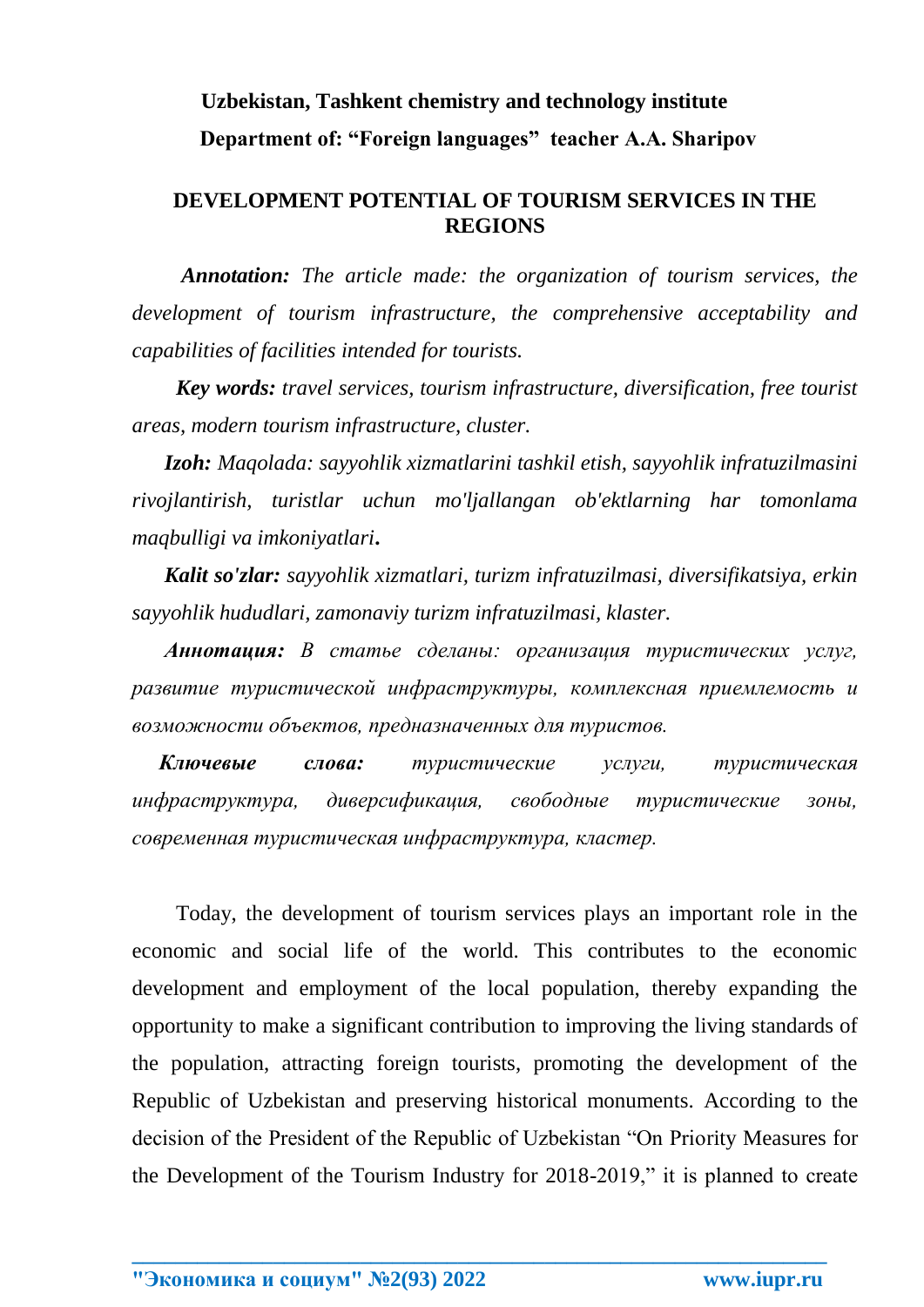five new modern recreation

The international tourism industry accounts for every twelfth job creation worldwide, and over the next decade, 120 million people (3.5% of the unemployed) are expected to be employed worldwide. It is an important means for developing cooperation between countries and ensuring investment flow.

Modern theories of population employment — equilibrium models, contractbased employment, institutional directions, flexible employment concepts, etc., as well as accumulated practical world experience in the field of labor relations — are the basis for widespread use in Uzbekistan. It should be noted that over the years of independence, tourism infrastructure has been developed in Uzbekistan, convenience, security, the introduction of modern information technologies, all the amenities of tourist facilities, transport and hotel services, and, in general, tourism logistics have been provided.

The Strategy for Action on Five Priority Directions of the Development of the Republic of Uzbekistan for 2017-2021 "... The task of accelerating the development of the tourism industry is to increase its role and share in the economy, diversify and improve the quality of tourism services, and expand the tourism infrastructure". It should be noted that tourism is becoming the largest global trading network and currently ranks third in the world in terms of revenue from total exports of goods and services, the two largest oil and gas industries and the automotive industry. The tourism industry accounts for 10.2% of total exports in the world, and tourism services - 35.5%. Located on the Great Silk Road, the Republic of Uzbekistan, known for centuries for its ancient cities, has real potential for the development of the tourism industry.

Due to the huge potential of our country in the field of international tourism, it is fundamentally different from neighboring countries. The geographical position of Uzbekistan is extremely comfortable and has excellent climatic conditions. Uzbekistan is one of the economically stable countries with unique historical architectural monuments, sweet fruits, a variety of dishes, great national traditions and the hospitality of its people. All this attracts the attention of foreign tourists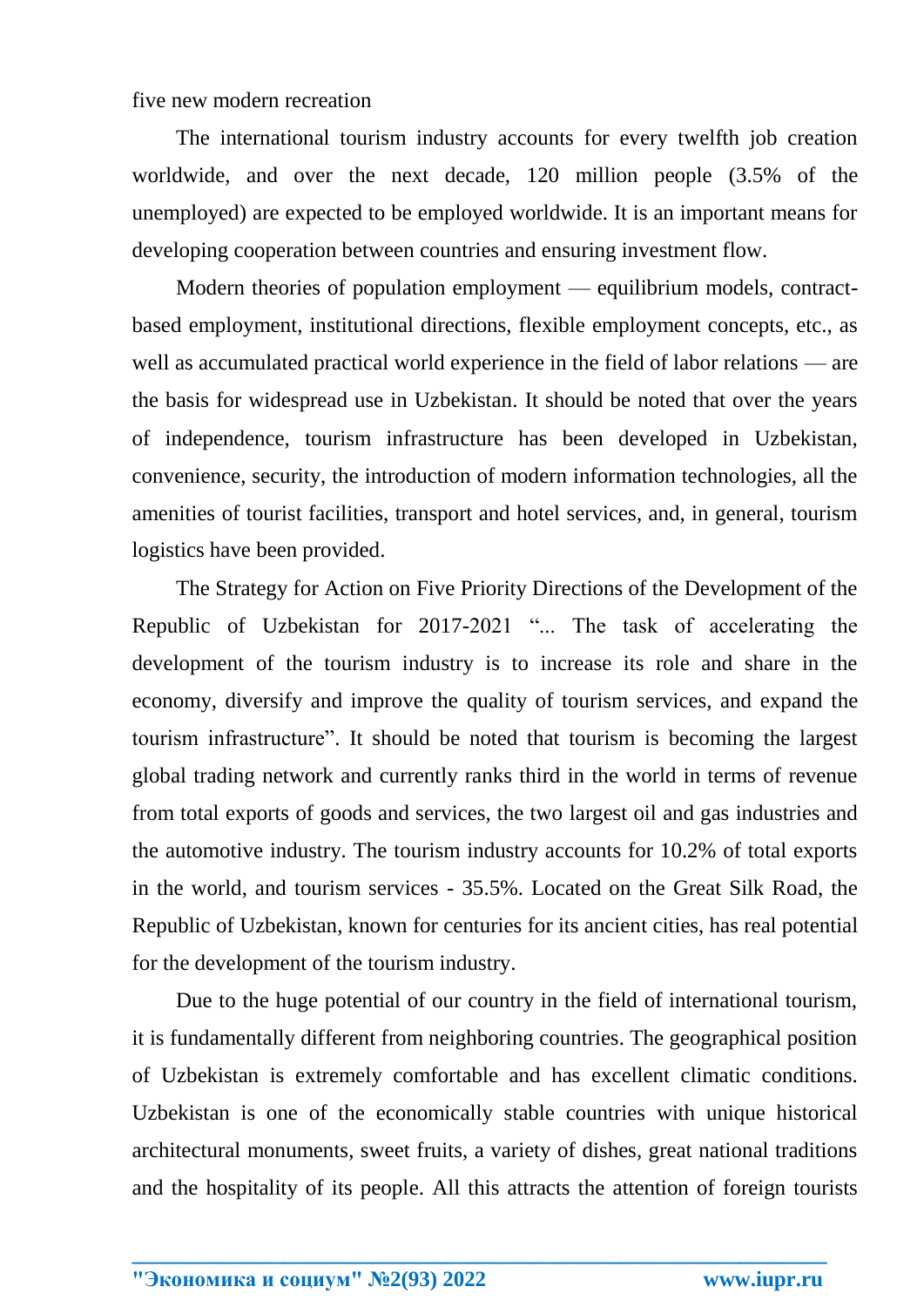and encourages them to go on a tour.

In world practice, targeted research is carried out to ensure a scientific and practical solution to a number of problems in the development of tourism. From this point of view, the relevance of the study is expressed from the point of view of introducing innovations into the tourism system in our country, developing strategies for the sustainable development of tourism, expanding the market for tourism services and increasing the effectiveness of tourism management in the regions. The emphasis in the study on this issue and a positive solution to the problem determine its significance. The current high socio-economic significance of this problem and its insufficient understanding represent the relevance of the research topic.

According to scientists, the nature of the service industry is a classic free market with features such as flexibility, market conditions, communications, and local communications. In this market, the international tourism industry accounts for every twelfth job creation worldwide, and it is expected that over the next decade, 120 million people (3.5% of the unemployed population) will be employed in this sector. This is an important means for developing cooperation between countries and ensuring investment flows.

According to the World Tourism and Tourism Council, more than 292 million jobs were created in this sector, which brought the world economy 7.6 trillion dollars, and its share in GDP is 10.2%.

Diversification of tourist services and the creation of new tourist routes, including: the study of the tourism potential of the whole country and the formation of tourist products, routes, the implementation of a range of activities for organizing tours and excursions for the population, the opening of new domestic flights, the creation of new tourist routes for regional and international routes based on marketing research, measures to further improve modern tourism and reform its attractiveness The strategy of actions of the Republic of Uzbekistan in the development of the Republic of Uzbekistan for 2017-2020 further expands the possibilities of suppliers of tourism services.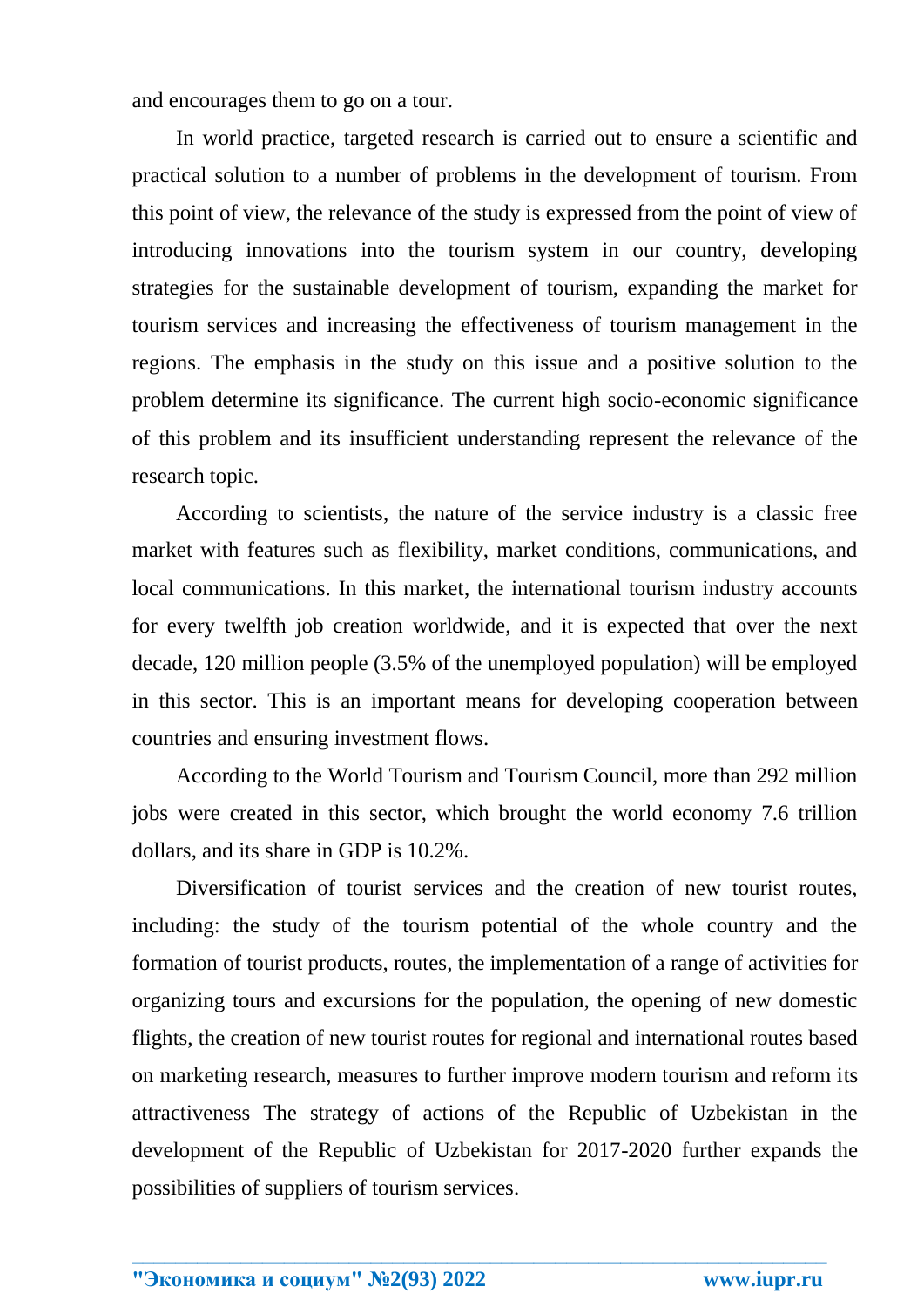To ensure the rapid development of the tourism sector, a number of government decisions were made to create free tourist zones. The main attention is paid to the introduction of new investments in the industry and at the same time the best global practices and innovations. Based on this, the program of the Cabinet of Ministers of the Republic of Uzbekistan dated May 17, 2017 "Measures for the accelerated development of the tourism potential of the Jizzakh region for 2017- 2019" provides for the implementation of 48 projects for the development of tourism in the region.

The following factors influence the development of tourism in the regions: the development and implementation of a mechanism to attract more tourists to organize ecotourism, the strengthening of cooperation with tourism in foreign countries, the activities of tourism organizations and travelers in promoting and selling high-quality tourism products in the world market, the increase in signage for traveling, at least in several languages, an increase in information centers, an Internet portal, the placement of tourist maps in crowded places, uv Increase of travel markers on tourist sites, all tourist organizations are available in cities on one Internet portal, timely updating of all information about places, shops, etc.

**Conclusion.** In the near future, the following strategy for the development of the tourism services market in Uzbekistan is expected:

- the development of existing tourism services and markets and the creation of new, taking into account the state of tourism (natural, cultural and historical) resources of tourist countries;

- involvement of local communities and local authorities in the planning and development of tourism activities and its safety;

- developing ties between travel organizers and local structures to meet the needs of each party and meet their needs;

- overcoming obstacles to improving the welfare of the local population, tax, customs and other tourism, with an emphasis on maintaining prices for tourism services at a level that is favorable for tourists and beneficial for the tourism industry;